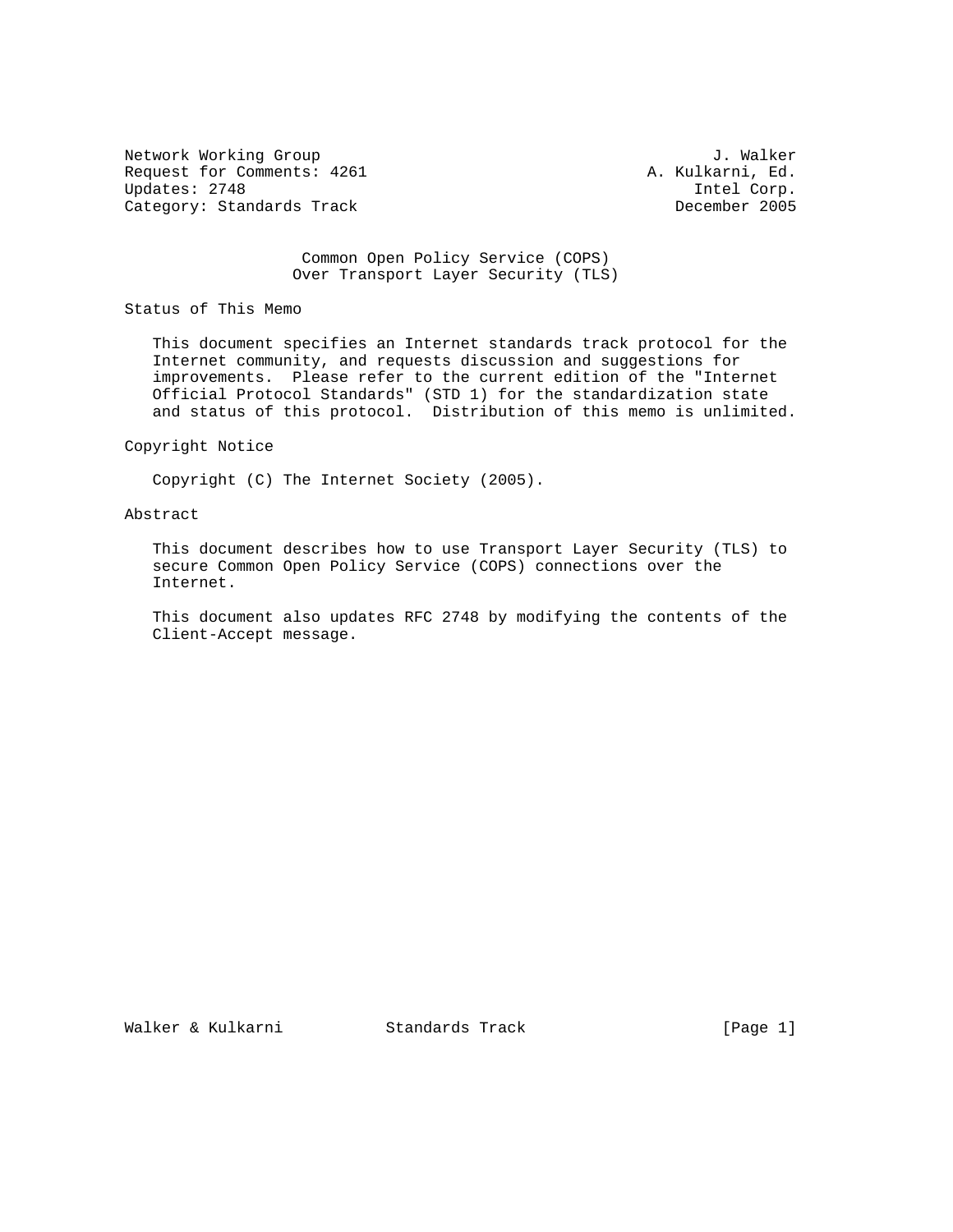# Table Of Contents

| 2.1                                                      |
|----------------------------------------------------------|
| Separate Ports versus Upward Negotiation 3<br>3.         |
|                                                          |
| 4.1. The TLS Message Integrity Object (Integrity-TLS)  4 |
|                                                          |
| 5. COPS/TLS Secure Connection Initiation 5               |
| 5.1. PEP Initiated Security Negotiation 5                |
|                                                          |
|                                                          |
|                                                          |
|                                                          |
| 7. Endpoint Identification and Access Control 8          |
|                                                          |
|                                                          |
|                                                          |
|                                                          |
|                                                          |
|                                                          |
|                                                          |
|                                                          |
|                                                          |
|                                                          |

# 1. Introduction

 COPS [RFC2748] was designed to distribute clear-text policy information from a centralized Policy Decision Point (PDP) to a set of Policy Enforcement Points (PEP) in the Internet. COPS provides its own security mechanisms to protect the per-hop integrity of the deployed policy. However, the use of COPS for sensitive applications (e.g., some types of security policy distribution) requires additional security measures, such as data confidentiality. This is because some organizations find it necessary to hide some or all of their security policies, e.g., because policy distribution to devices such as mobile platforms can cross domain boundaries.

 TLS [RFC2246] was designed to provide channel-oriented security. TLS standardizes SSL and may be used with any connection-oriented service. TLS provides mechanisms for both one- and two-way authentication, dynamic session keying, and data stream privacy and integrity.

 This document describes how to use COPS over TLS. "COPS over TLS" is abbreviated COPS/TLS.

Walker & Kulkarni Standards Track [Page 2]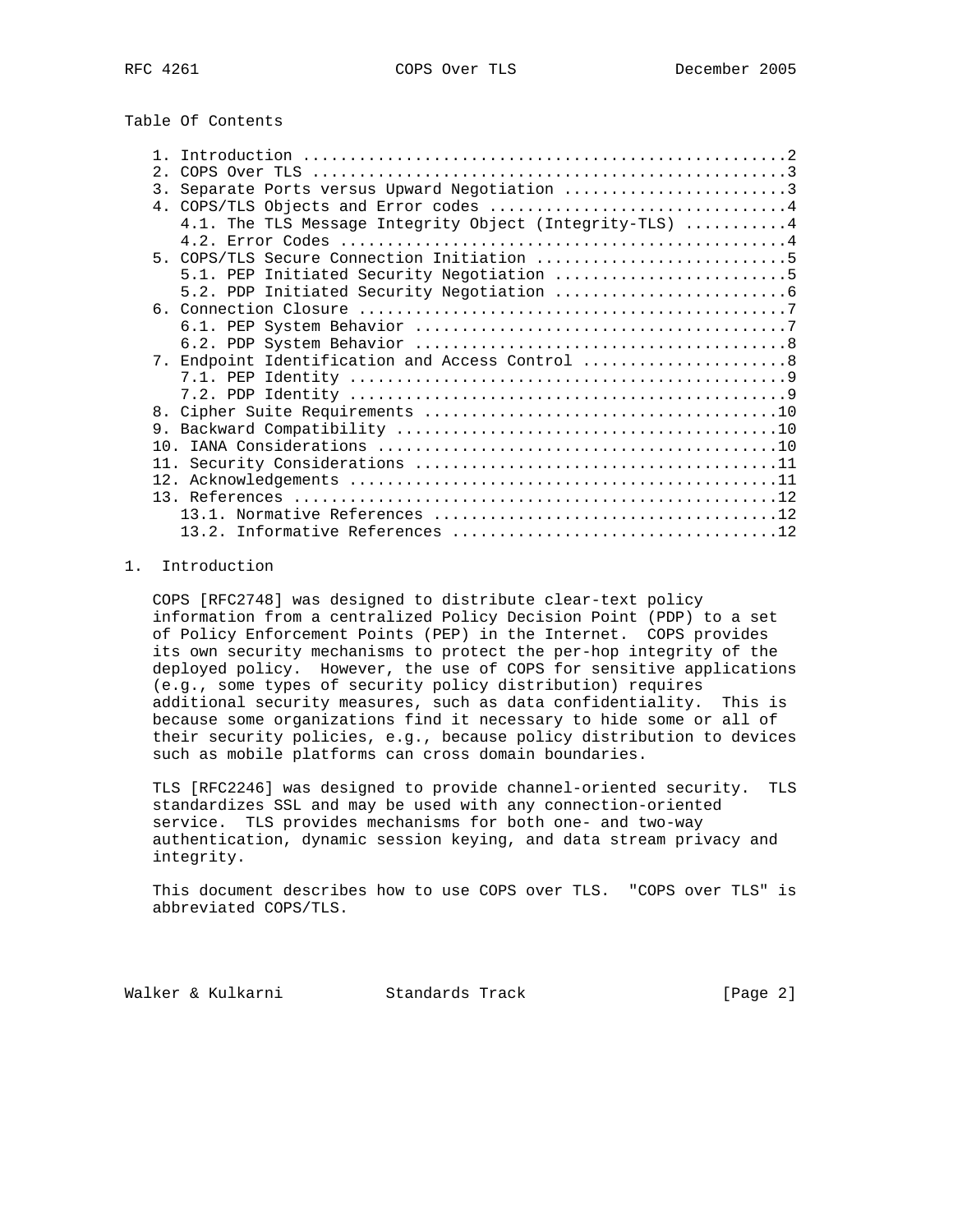Glossary

COPS - Common Open Policy Service. See [RFC2748].

COPS/TCP - A plain-vanilla implementation of COPS.

COPS/TLS - A secure implementation of COPS using TLS.

- PDP Policy Decision Point. Also referred to as the Policy Server. See [RFC2753].
- PEP Policy Enforcement Point. Also referred to as the Policy Client. See [RFC2753].

Conventions used in this document

 The key words "MUST", "MUST NOT", "REQUIRED", "SHALL", "SHALL NOT", "SHOULD", "SHOULD NOT", "RECOMMENDED", "MAY", and "OPTIONAL" in this document are to be interpreted as described in RFC 2119 [RFC2119].

2. COPS Over TLS

 COPS/TLS is very simple: use COPS over TLS similar to how you would use COPS over TCP (COPS/TCP). Apart from a specific procedure used to initialize the connection, there is no difference between COPS/TLS and COPS/TCP.

3. Separate Ports versus Upward Negotiation

 There are two ways in which insecure and secure versions of the same protocol can be run simultaneously.

 In the first method, the secure version of the protocol is also allocated a well-known port. This strategy of having well-known port numbers for both, the secure and insecure versions, is known as 'Separate Ports'. The clients requiring security can simply connect to the well-known secure port. This method is easy to implement, with no modifications needed to existing insecure implementations. The disadvantage, however, is that it doesn't scale well, because a new port is required for each secure implementation. More problems with this approach have been listed in [RFC2595].

 The second method is known as 'Upward Negotiation'. In this method, the secure and insecure versions of the protocol run on the same port. The client connects to the server, both discover each others' capabilities, and start security negotiations if desired. This method usually requires some changes to the protocol being secured.

Walker & Kulkarni Standards Track [Page 3]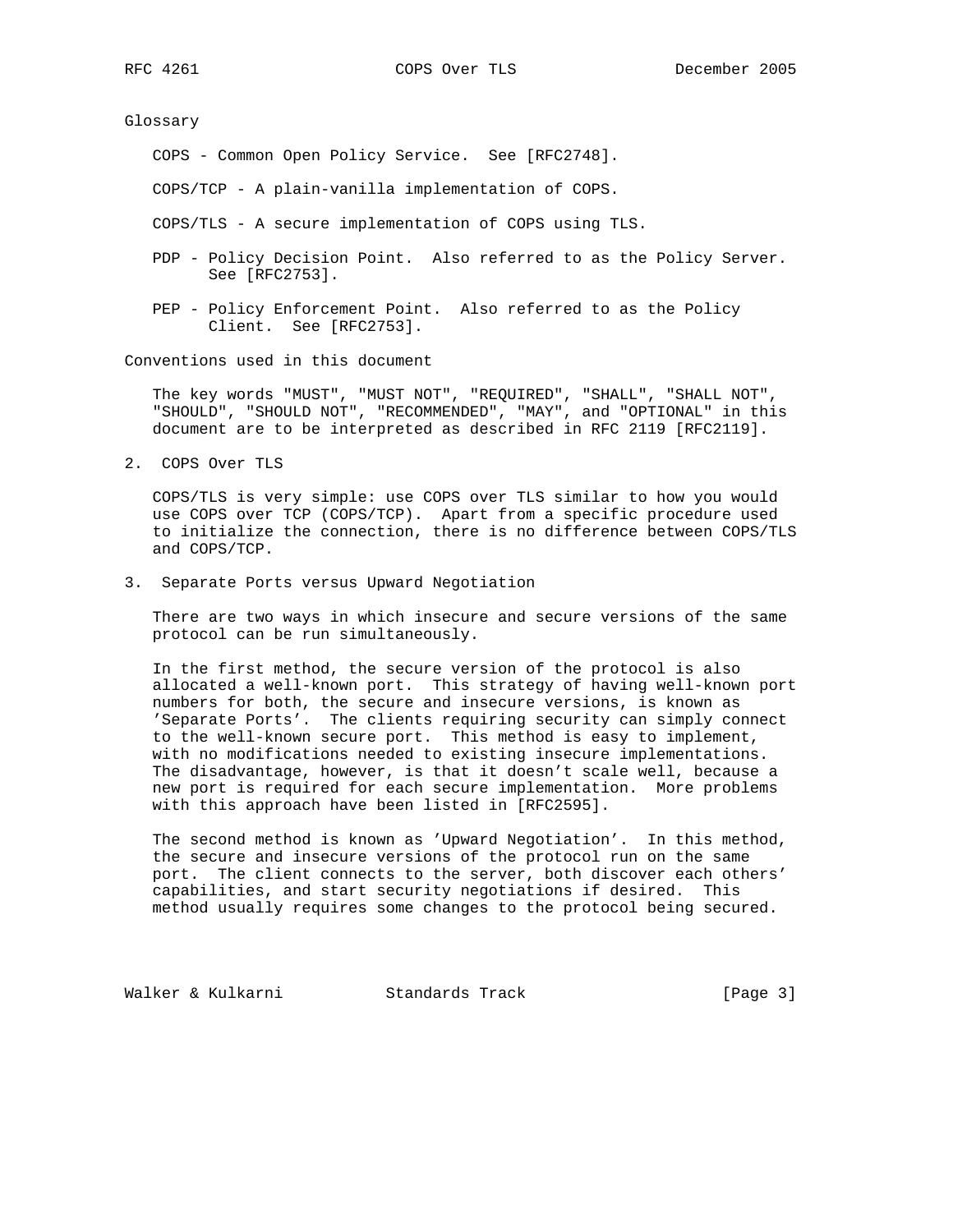In view of the many issues with the Separate Ports approach, the authors have decided to use the Upward Negotiation method for COPS/TLS.

4. COPS/TLS Objects and Error codes

 This section describes the COPS objects and error codes needed to support COPS/TLS.

4.1. The TLS Message Integrity Object (Integrity-TLS)

 The TLS Integrity object is used by the PDP and the PEP to start the TLS negotiation. This object should be included only in the Client- Open or Client-Accept messages. It MUST NOT be included in any other COPS message.

 0 1 2 3 +----------+----------+----------+----------+ | Length (Octets) | C-Num=16 | C-Type=2 | +----------+----------+----------+----------+ | //////// | Flags | +----------+----------+----------+----------+

 Note: //// implies the field is reserved, set to 0, and should be ignored on receipt.

 Flags: 16 bits  $0x01 =$  StartTLS This flag indicates that the sender of the message wishes to initiate a TLS handshake.

 The Client-Type of any message containing this object MUST be 0. Client-Type 0 is used to negotiate COPS connection level security and must only be used during the connection establishment phase. Please refer to section 4.1 of [RFC2748] for more details.

# 4.2. Error Codes

 This section uses the error codes described in section 2.2.8 (Error Object) of [RFC2748].

Error Code: 13= Unknown COPS Object:

Walker & Kulkarni Standards Track [Page 4]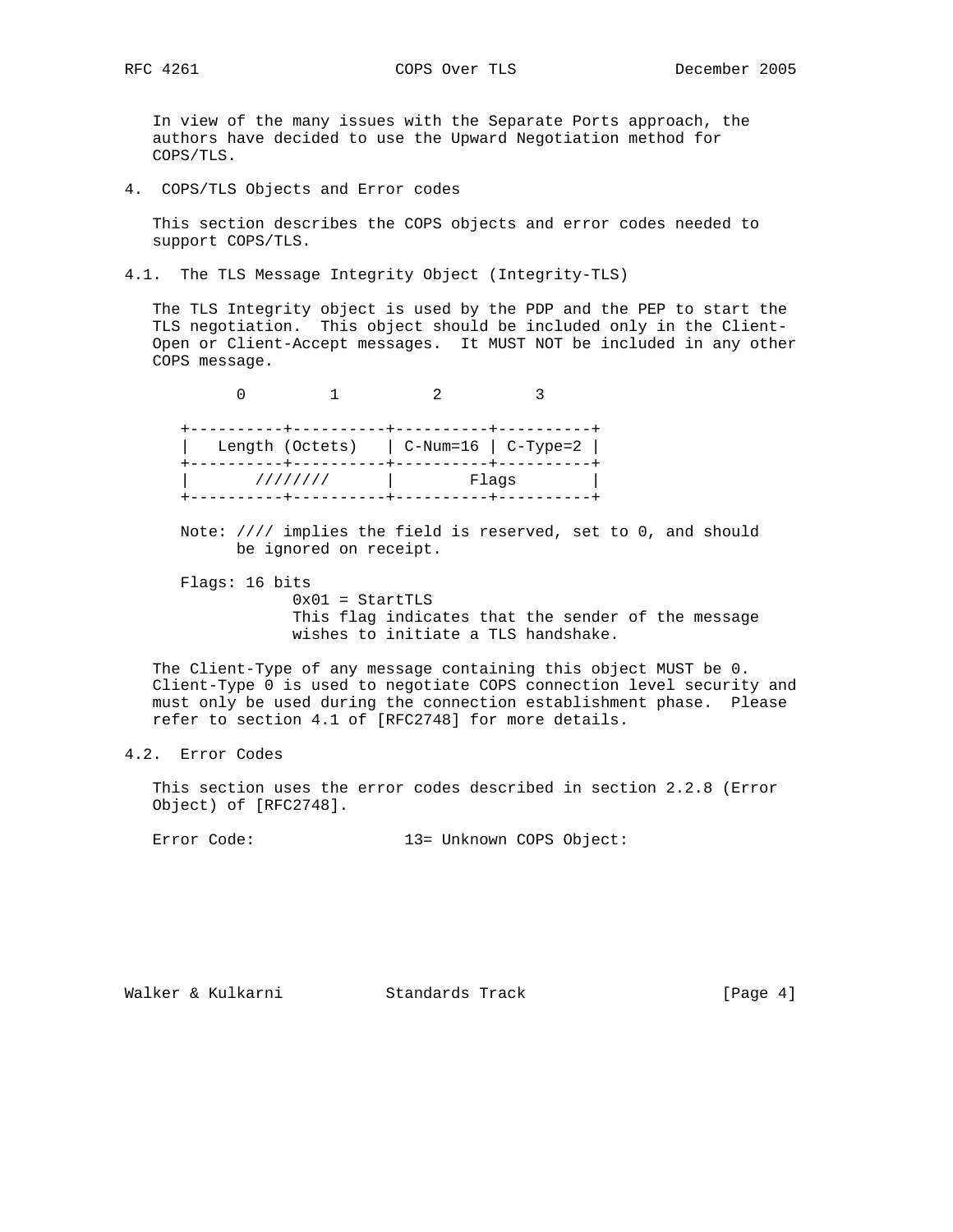Sub-code (octet 2) contains the unknown object's C-Num, and (octet 3) contains unknown object's C-Type. If the PEP or PDP does not support TLS, the C-Num specified MUST be 16 and the C-Type MUST be 2. This demonstrates that the TLS version of the Integrity object is not known.

 This error code MUST be used by either PEP or PDP to indicate a security-related connection closure if it cannot support a TLS connection for the COPS protocol.

 If the PDP wishes to negotiate a different security mechanism than requested by the PEP in the Client-Open, it MUST send the following error code:

Error Code: 15= Authentication Required

 Where the Sub-code (octet 2) contains the C-Num=16 value for the Integrity Object and (octet 3) MUST specify the PDP required/preferred Integrity object C-Type. If the server does not support any form of COPS-Security, it MUST set the Sub-code (octet 2) to 16 and (octet 3) to zero instead, signifying that no type of the Integrity object is supported.

5. COPS/TLS Secure Connection Initiation

 Security negotiation may be initiated by either the PDP or the PEP. The PEP can initiate a negotiation via a Client-Open message, while a PDP can initiate a negotiation via a Client-Accept message.

 Once the TLS connection is established, all COPS data MUST be sent as TLS "application data".

5.1. PEP Initiated Security Negotiation

 A PEP MAY initiate a TLS security negotiation with a PDP using the Client-Open message. To do this, the Client-Open message MUST have a Client-Type of 0 and MUST include the Integrity-TLS object.

 Upon receiving the Client-Open message, the PDP SHOULD respond with a Client-Accept message containing the Integrity-TLS object.

 Note that in order to carry the Integrity-TLS object, the contents of the Client-Accept message defined in section 3.7 of [RFC2748] need not change, except that the C-Type of the integrity object contained there-in should now be C-Type=2. For Example:

Walker & Kulkarni Standards Track [Page 5]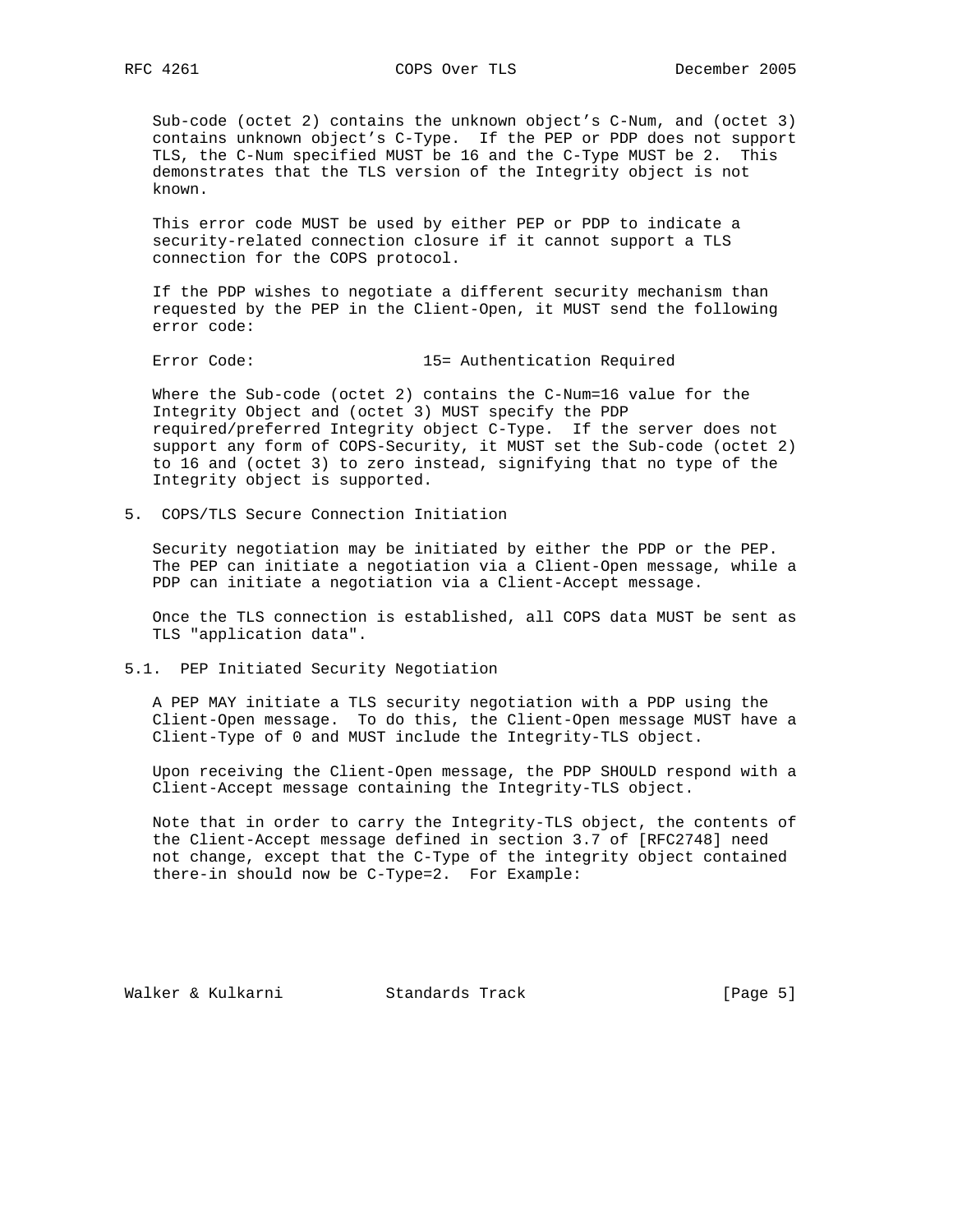<Client-Accept> ::= <Common Header> <KA Timer> [<ACCT Timer>] [<Integrity (C-Num=16, C-Type=2)>]

 Note also that this new format of the Client-Accept message does not replace or obsolete the existing Client-Accept message format, which can continue to be used for non-secure COPS session negotiations.

 Upon receiving the appropriate Client-Accept message, the PEP SHOULD initiate the TLS handshake.

The message exchange is as follows:

 C: Client-Open (Client-Type = 0, Integrity-TLS) S: Client-Accept (Client-Type = 0, Integrity-TLS) <TLS handshake> C/S: <...further messages...>

 In case the PDP does not wish to open a secure connection with the PEP, it MUST reply with a Client-Close message and close the connection. The Client-Close message MUST include the error code 15= Authentication required, with the Sub-code (octet 2) set to 16 for the Integrity object's C-Num, and (octet 3) set to the C-Type corresponding to the server's preferred Integrity type, or zero for no security.

 A PEP requiring the Integrity-TLS object in a Client-Accept message MUST close the connection if the Integrity-TLS object is missing. The ensuing Client-Close message MUST include the error code 15= Authentication required, with the Sub-code (octet 2) containing the required Integrity object's C-Num=16, and (octet 3) containing the required Integrity object's C-Type=2.

## 5.2. PDP Initiated Security Negotiation

 The PEP initially opens a TCP connection with the PDP on the standard COPS port and sends a Client-Open message. This Client-Open message MUST have a Client-Type of 0.

 The PDP SHOULD then reply with a Client-Accept message. In order to signal the PEP to start the TLS handshake, the PDP MUST include the Integrity-TLS object in the Client-Accept message.

 Upon receiving the Client-Accept message with the Integrity-TLS object, the PEP SHOULD initiate the TLS handshake. If for any reason the PEP cannot initiate the handshake, it MUST close the connection.

Walker & Kulkarni Standards Track [Page 6]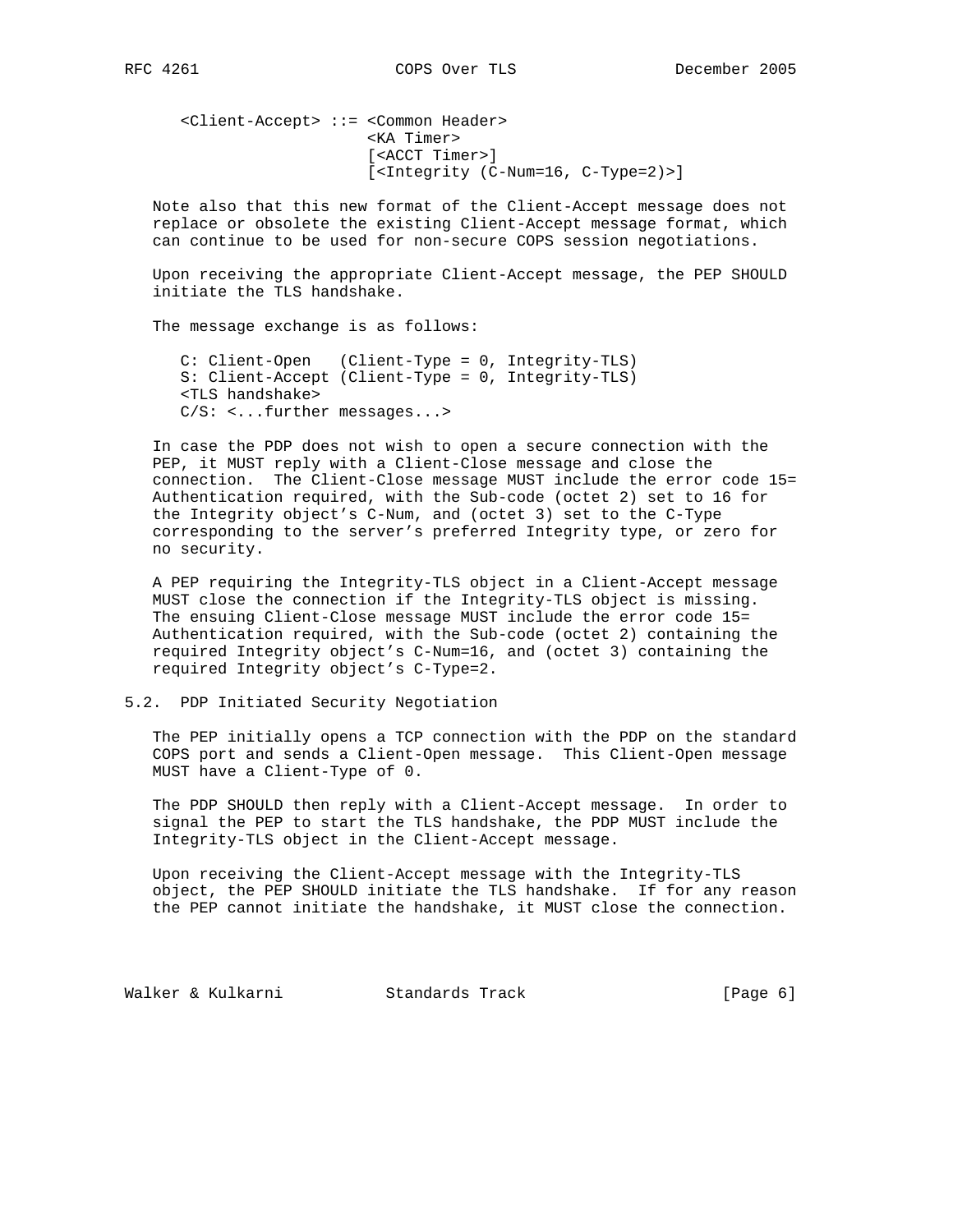The message exchange is as follows:

 C: Client-Open (Client-Type = 0) S: Client-Accept (Client-Type = 0, Integrity-TLS) <TLS handshake> C/S: <...further messages...>

 After receiving the Client-Accept, the PEP MUST NOT send any messages until the TLS handshake is complete. Upon receiving any message from the PEP before the TLS handshake starts, the PDP MUST issue a Client-Close message with an error code 15= Authentication Required.

 A PDP wishing to negotiate security with a PEP having an existing non-secure connection MUST send a Client-Close with the error code 15= Authentication required, with the Sub-code (octet 2) containing the required Integrity object's C-Num=16, and (octet 3) containing the required Integrity object's C-Type=2, and then wait for the PEP to reconnect. Upon receiving the Client-Open message, it SHOULD use the Client-Accept message to initiate security negotiation.

#### 6. Connection Closure

 TLS provides facilities to securely close its connections. Reception of a valid closure alert assures an implementation that no further data will arrive on that connection. The TLS specification requires TLS implementations to initiate a closure alert exchange before closing a connection. It also permits TLS implementations to close connections without waiting to receive closure alerts from the peer, provided they send their own first. A connection closed in this way is known as an "incomplete close". TLS allows implementations to reuse the session in this case, but COPS/TLS makes no use of this capability.

 A connection closed without first sending a closure alert is known as a "premature close". Note that a premature close does not call into question the security of the data already received, but simply indicates that subsequent data might have been truncated. Because TLS is oblivious to COPS message boundaries, it is necessary to examine the COPS data itself (specifically the Message header) to determine whether truncation occurred.

## 6.1. PEP System Behavior

 PEP implementations MUST treat premature closes as errors and any data received as potentially truncated. The COPS protocol allows the PEP system to find out whether truncation took place. A PEP system detecting an incomplete close SHOULD recover gracefully.

Walker & Kulkarni Standards Track [Page 7]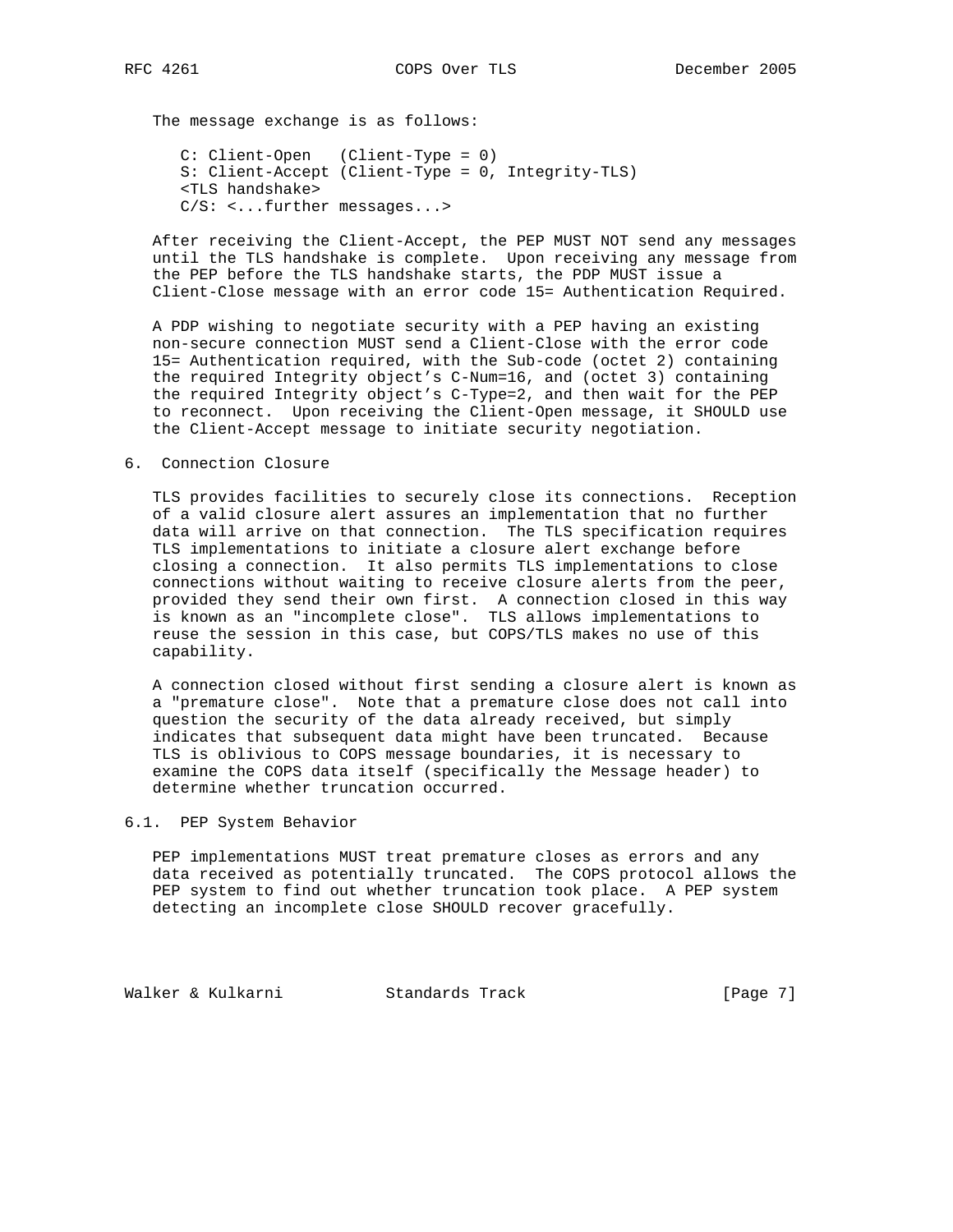PEP systems SHOULD send a closure alert before closing the connection. PEPs unprepared to receive any more data MAY choose not to wait for the PDP system's closure alert and simply close the connection, thus generating an incomplete close on the PDP side.

#### 6.2. PDP System Behavior

 COPS permits a PEP to close the connection at any time, and requires PDPs to recover gracefully. In particular, PDPs SHOULD be prepared to receive an incomplete close from the PEP, since a PEP often shuts down for operational reasons unrelated to the transfer of policy information between the PEP and PDP.

 Implementation note: The PDP ordinarily expects to be able to signal the end of data by closing the connection. However, the PEP may have already sent the closure alert and dropped the connection.

 PDP systems MUST attempt to initiate an exchange of closure alerts with the PEP system before closing the connection. PDP systems MAY close the connection after sending the closure alert, thus generating an incomplete close on the PEP side.

7. Endpoint Identification and Access Control

 All PEP implementations of COPS/TLS MUST support an access control mechanism to identify authorized PDPs. This requirement provides a level of assurance that the policy arriving at the PEP is actually valid. PEP deployments SHOULD require the use of this access control mechanism for operation of COPS over TLS. When access control is enabled, the PEP implementation MUST NOT initiate COPS/TLS connections to systems not authorized as PDPs by the access control mechanism.

 Similarly, PDP COPS/TLS implementations MUST support an access control mechanism permitting them to restrict their services to authorized PEP systems only. However, deployments MAY choose not to use an access control mechanism at the PDP, as organizations might not consider the types of policy being deployed as sensitive, and therefore do not need to incur the expense of managing credentials for the PEP systems. If access controls are used, however, the PDP implementation MUST terminate COPS/TLS connections from unauthorized PEP systems and log an error if an auditable logging mechanism is present.

 Implementations of COPS/TLS MUST use X.509 v3 certificates conforming to [RFC3280] to identify PDP and PEP systems. COPS/TLS systems MUST perform certificate verification processing conforming to [RFC3280].

Walker & Kulkarni Standards Track [Page 8]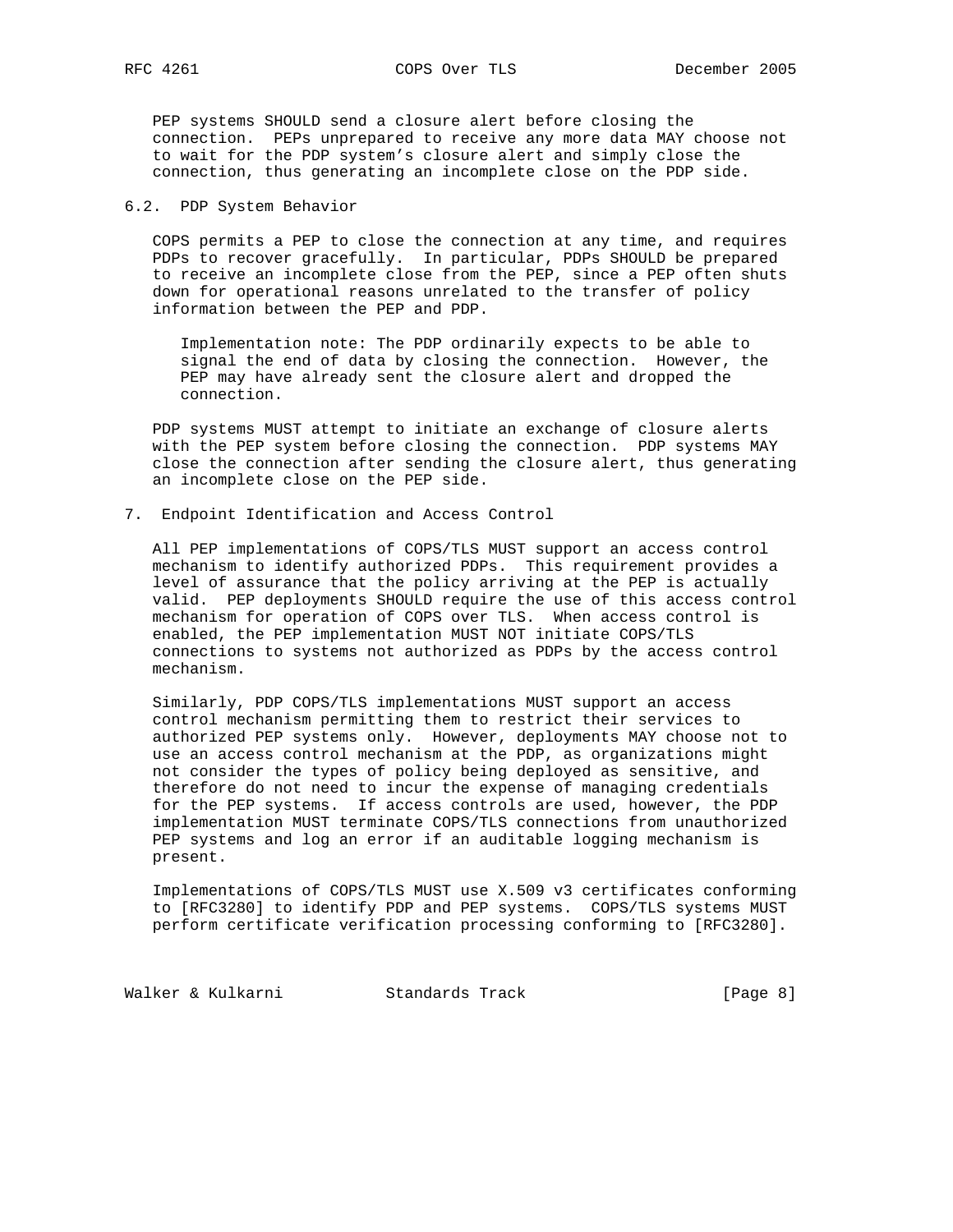If a subjectAltName extension of type dNSName or iPAddress is present in the PDP's certificate, it MUST be used as the PDP identity. If both types are present, dNSName SHOULD be used as the PDP identity. If neither type is present, the most specific Common Name field in the Subject field of the certificate SHOULD be used.

 Matching is performed using the matching rules specified by [RFC3280]. If more than one identity of a given type is present in the certificate (e.g., more than one dNSName in the subjectAltName certificate extension), a match in any one of the provided identities is acceptable. Generally, the COPS system uses the first name for matching, except as noted below in the IP address checking requirements.

# 7.1. PEP Identity

 When PEP systems are not access controlled, the PDP does not need external knowledge of what the PEP's identity ought to be and so checks are neither possible nor necessary. In this case, there is no requirement for PEP systems to register with a certificate authority, and COPS over TLS uses one-way authentication, of the PDP to the PEP.

 When PEP systems are access controlled, PEPs MUST be the subjects of end entity certificates [RFC3280]. In this case, COPS over TLS uses two-way authentication, and the PDP MUST perform the same identity checks for the PEPs as described above for the PDP.

 When access controls are in effect at the PDP, PDP implementations MUST have a mechanism to securely acquire the trust anchor for each authorized Certification Authority (CA) that issues certificates to supported PEPs.

### 7.2. PDP Identity

 Generally, COPS/TLS requests are generated by the PEP consulting bootstrap policy information that identifies PDPs that the PEP is authorized to connect to. This policy provides the PEP with the hostname or IP address of the PDP. How this bootstrap policy information arrives at the PEP is outside the scope of this document. However, all PEP implementations MUST provide a mechanism to securely deliver or configure the bootstrap policy.

 All PEP implementations MUST be able to securely acquire the trust anchor for each authorized Certification Authority (CA) that issues PDP certificates. Also, the PEPs MUST support a mechanism to securely acquire an access control list (ACL) or filter identifying the set of authorized PDPs associated with each CA. Deployments must take care to avoid circular dependencies in accessing trust anchors

Walker & Kulkarni Standards Track [Page 9]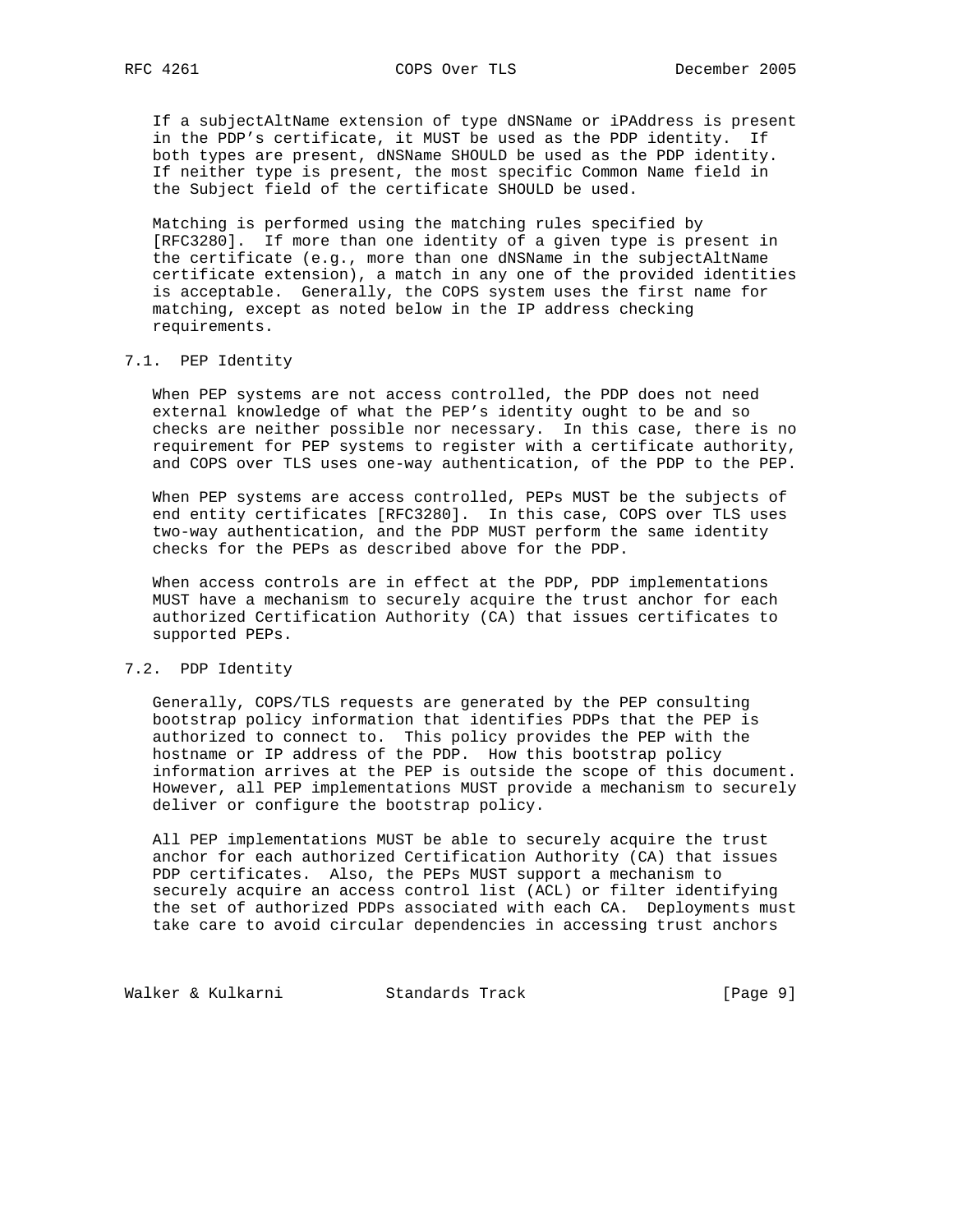and ACLs. At a minimum, trust anchors and ACLs may be installed manually.

PEP deployments that participate in multiple domains, such as those on mobile platforms, MAY use different CAs and access control lists in each domain.

 If the PDP hostname or IP address is available via the bootstrap policy, the PEP MUST check it against the PDP's identity as presented in the PDP's TLS Certificate message.

 In some cases, the bootstrap policy will identify the authorized PDP only by an IP address of the PDP system. In this case, the subjectAltName MUST be present in the certificate, and it MUST include an iPAddress format matching the expected name of the policy server.

 If the hostname of the PDP does not match the identity in the certificate, a PEP on a user-oriented system MUST either notify the user (PEP systems MAY afford the user the opportunity to continue with the connection in any case) or terminate the connection with a bad certificate error. PEPs on unattended systems MUST log the error to an appropriate audit log (if available) and MUST terminate the connection with a bad certificate error. Unattended PEP systems MAY provide a configuration setting that disables this check, but then MUST provide a setting that enables it.

8. Cipher Suite Requirements

 Implementations MUST support the TLS\_RSA\_WITH\_3DES\_EDE\_CBC\_SHA cipher suite. All other cipher suites are optional.

9. Backward Compatibility

 The PEP and PDP SHOULD be backward compatible with peers that have not been modified to support COPS/TLS. They SHOULD handle errors generated in response to the Integrity-TLS object.

10. IANA Considerations

 The IANA has added the following C-Num, C-Type combination for the Integrity-TLS object to the registry at http://www.iana.org/assignments/cops-parameters:

0x10 0x02 Message Integrity, Integrity-TLS [RFC4261]

Walker & Kulkarni Standards Track [Page 10]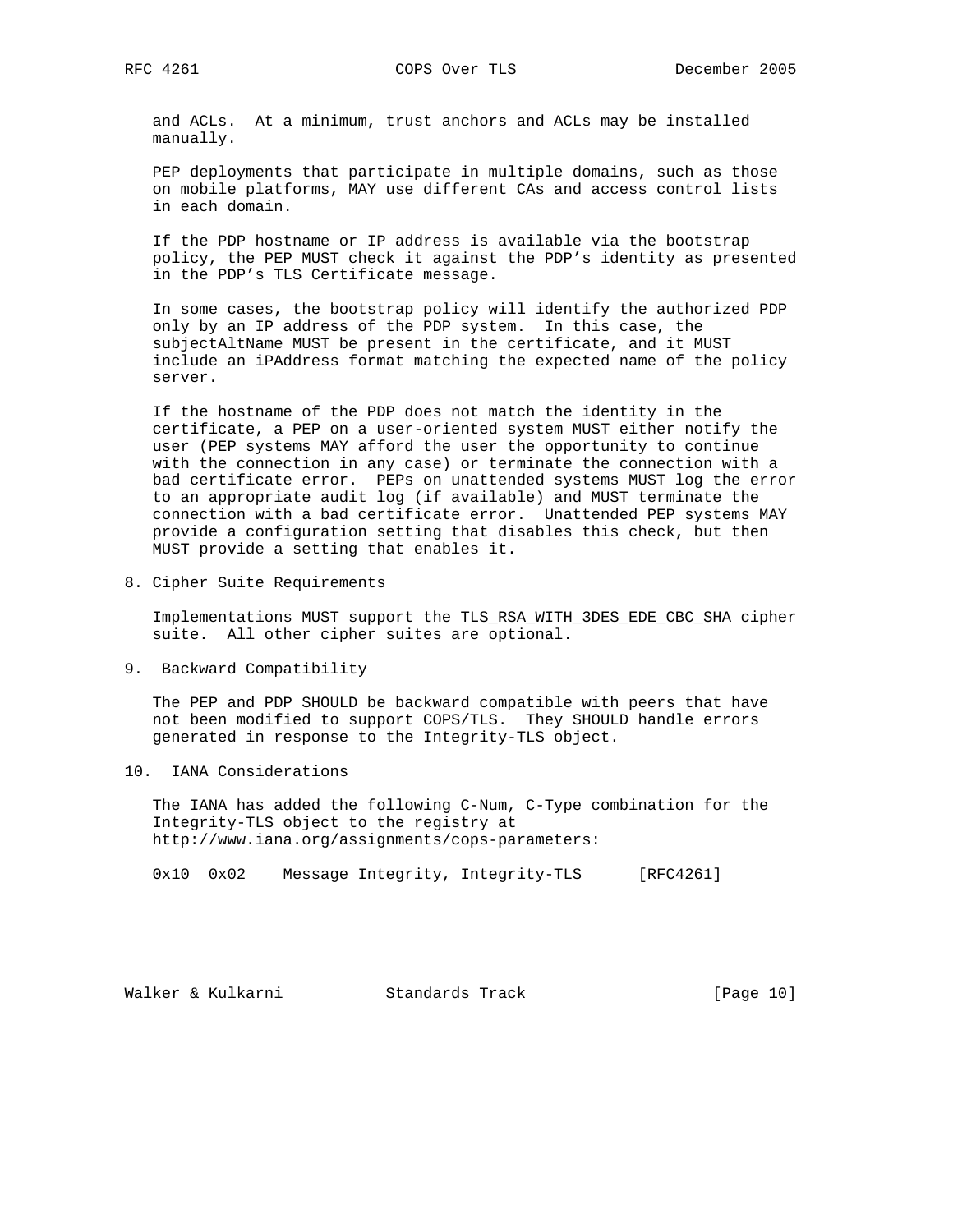For Client-Type 0, the IANA has added the following Flags value for the Integrity-TLS object:

 $0x01 =$  StartTLS

 Further, for Client-Type 0, the IANA has added the following text for Error Sub-Codes:

 Error Code: 15 Error Sub-Code: Octet 2: C-Num of the Integrity object Octet 3: C-Type of the supported/preferred Integrity object or Zero.

| Description                       |             | Error-SubCode   |     | Error-Code |  |
|-----------------------------------|-------------|-----------------|-----|------------|--|
|                                   |             | Octet 2 Octet 3 |     |            |  |
|                                   |             |                 |     |            |  |
|                                   | No security |                 | 16. | 15         |  |
| Integrity-TLS supported/preferred |             |                 |     | 15         |  |

 Further values for the Flags field and the reserved field can only be assigned by IETF Consensus rule, as defined in [RFC2434].

#### 11. Security Considerations

 A COPS PDP and PEP MUST check the results of the TLS negotiation to see whether an acceptable degree of authentication and privacy have been achieved. If the negotiation has resulted in unacceptable algorithms or key lengths, either side MAY choose to terminate the connection.

 A man-in-the-middle attack can be launched by deleting the Integrity-TLS object or altering the Client-Open or Client-Accept messages. If security is required, the PEP and PDP bootstrap policy must specify this, and PEP and PDP implementations should reject Client-Open or Client-Accept messages that fail to include an Integrity-TLS object.

## 12. Acknowledgements

 This document freely plagiarizes and adapts Eric Rescorla's similar document [RFC2818] that specifies how HTTP runs over TLS.

 Discussions with David Durham, Scott Hahn, and Ylian Sainte-Hillaire also lead to improvements in this document.

 The authors wish to thank Uri Blumenthal for doing a thorough security review of the document.

Walker & Kulkarni Standards Track [Page 11]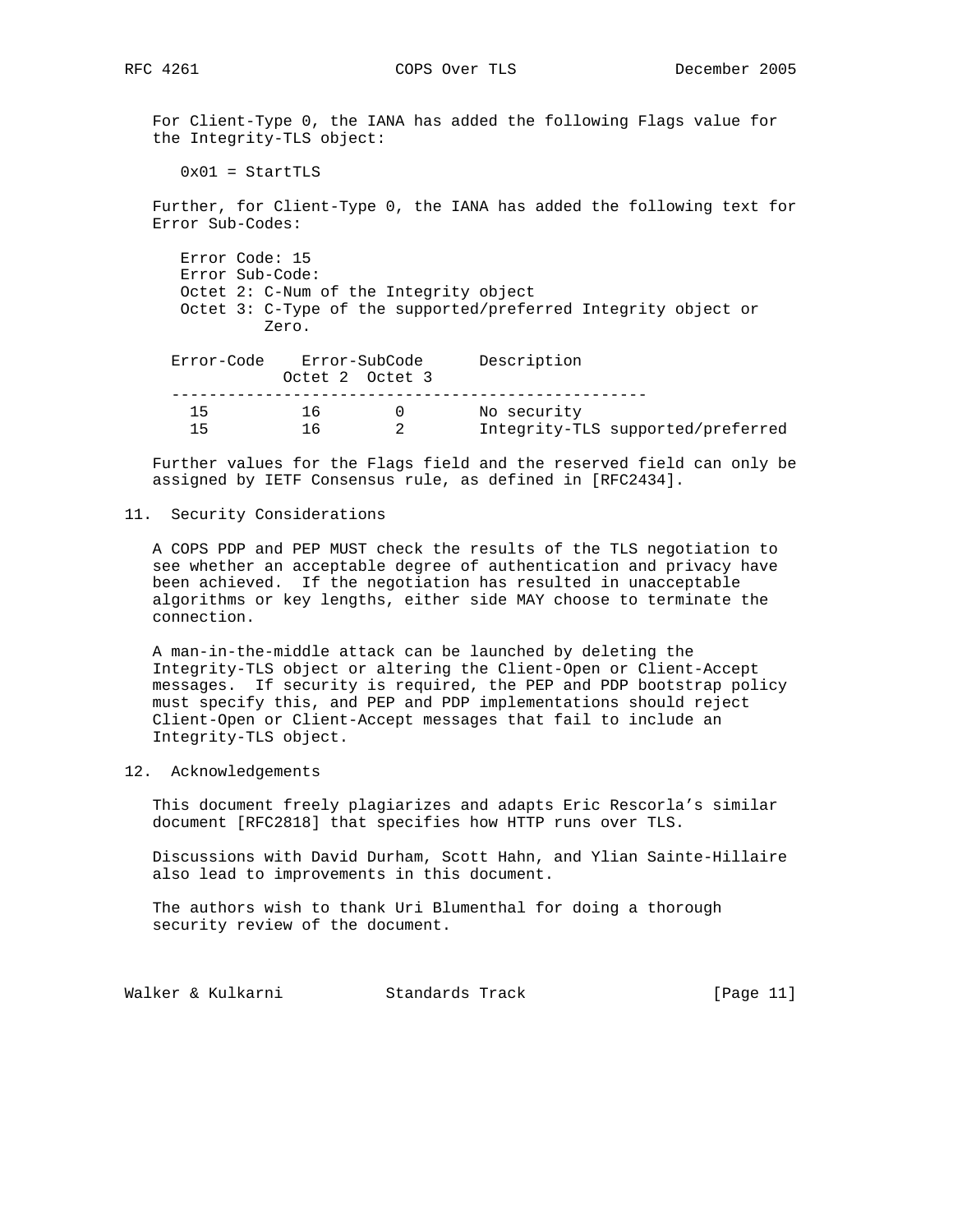# 13. References

- 13.1. Normative References
	- [RFC2119] Bradner, S., "Key words for use in RFCs to Indicate Requirement Levels", BCP 14, RFC 2119, March 1997.
	- [RFC2748] Durham, D., Boyle, J., Cohen, R., Herzog, S., Rajan, R., and A. Sastry, "The COPS (Common Open Policy Service) Protocol", RFC 2748, January 2000.
	- [RFC2753] Yavatkar, R., Pendarakis, D., and R. Guerin, "A Framework for Policy-based Admission Control", RFC 2753, January 2000.
	- [RFC3280] Housley, R., Polk, W., Ford, W., and D. Solo, "Internet X.509 Public Key Infrastructure Certificate and Certificate Revocation List (CRL) Profile", RFC 3280, April 2002.
	- [RFC2246] Dierks, T. and C. Allen, "The TLS Protocol Version 1.0", RFC 2246, January 1999.

13.2. Informative References

- [RFC2818] Rescorla, E., "HTTP Over TLS", RFC 2818, May 2000.
- [RFC2595] Newman, C., "Using TLS with IMAP, POP3 and ACAP", RFC 2595, June 1999.
- [RFC2434] Narten, T. and H. Alvestrand, "Guidelines for Writing an IANA Considerations Section in RFCs", BCP 26, RFC 2434, October 1998.

Walker & Kulkarni Standards Track [Page 12]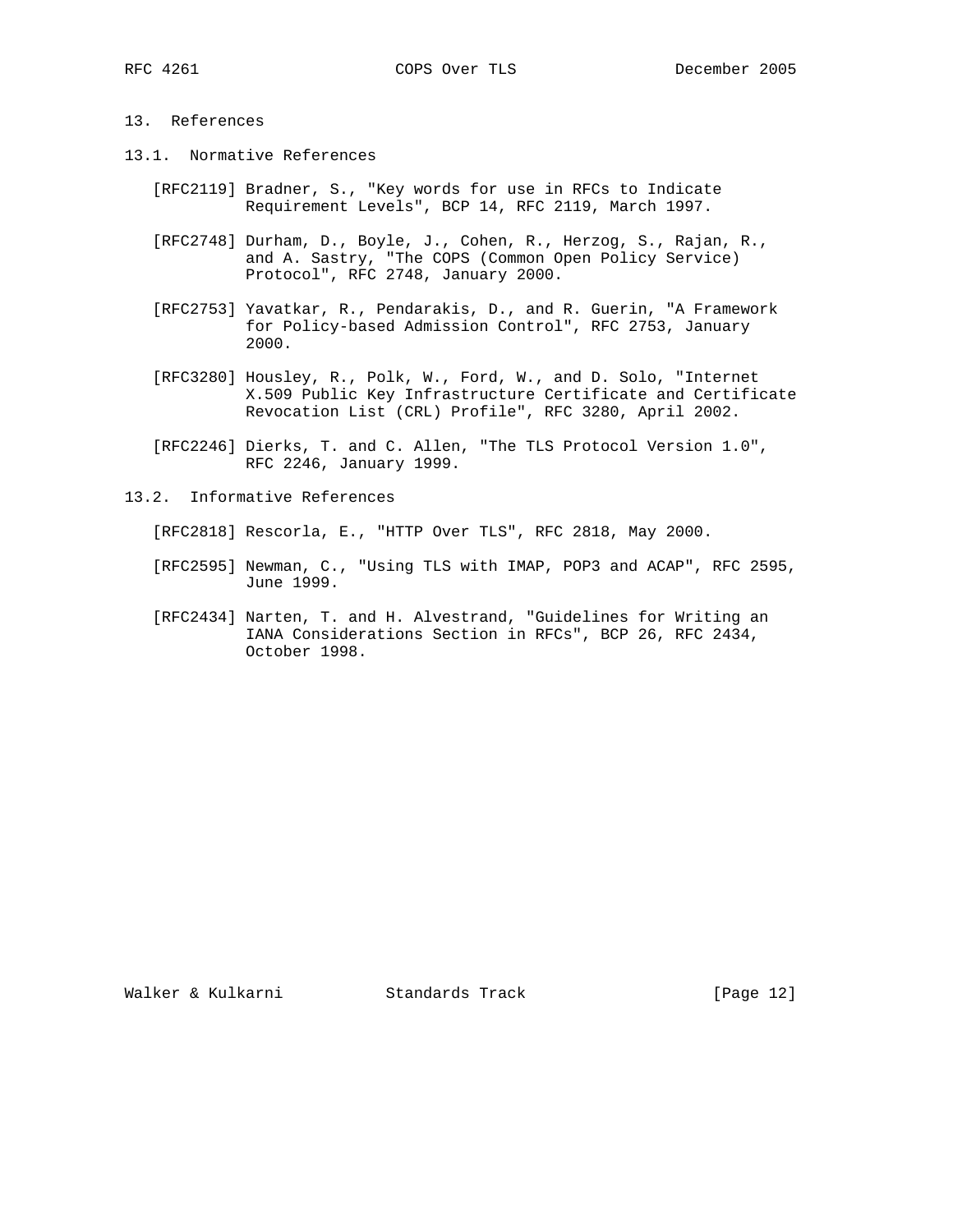Authors' Addresses

 Amol Kulkarni Intel Corporation 2111 N.E. 25th Avenue Hillsboro, OR 97214 USA

EMail: amol.kulkarni@intel.com

 Jesse R. Walker Intel Corporation 2111 N.E. 25th Avenue Hillsboro, OR 97214 USA

EMail: jesse.walker@intel.com